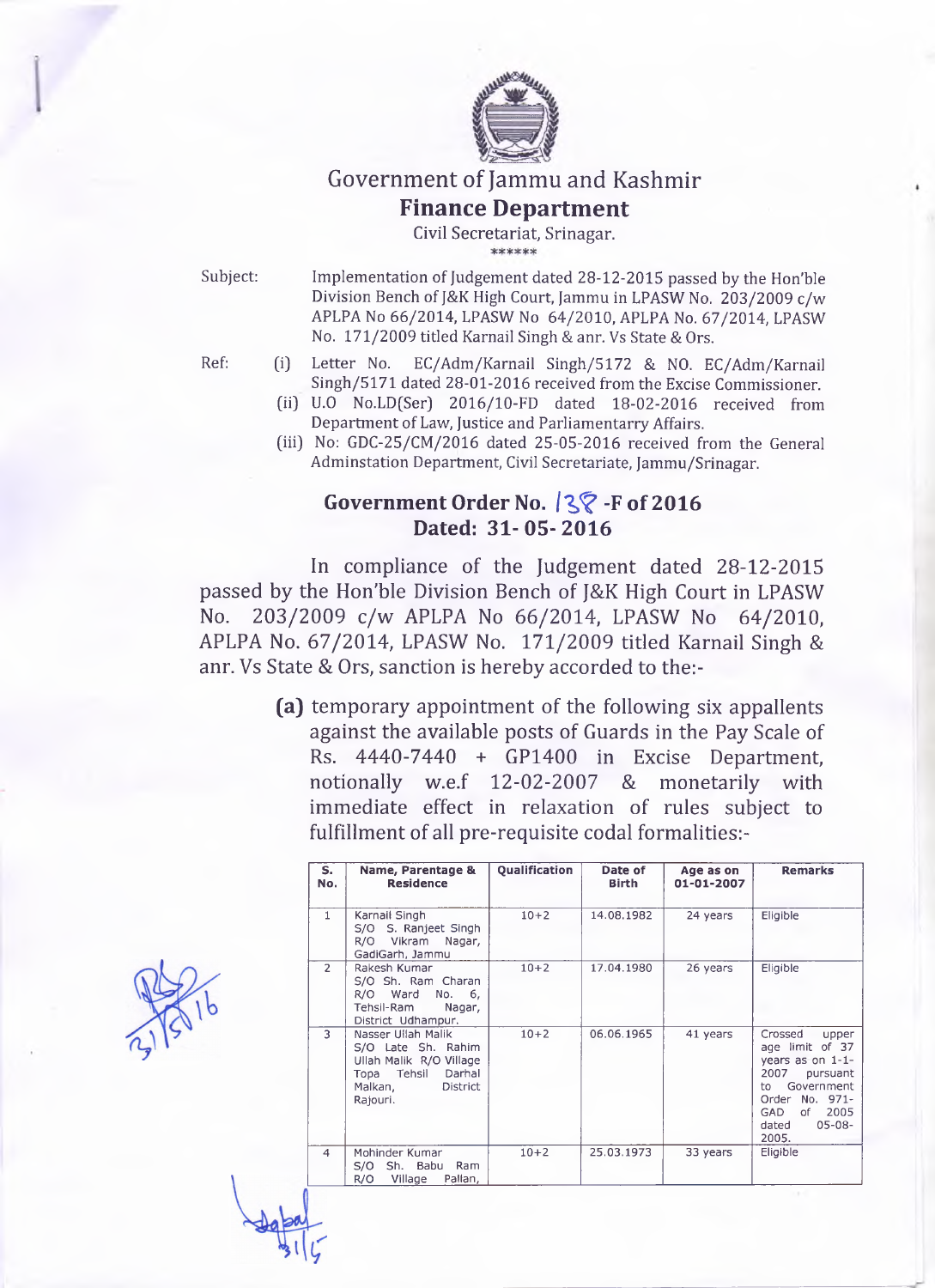|   | Tehsil Billawar, District<br>Kathua.                                                       |          |            |          |                 |
|---|--------------------------------------------------------------------------------------------|----------|------------|----------|-----------------|
| 5 | Jyoti Prakash Sharma<br>S/O Sh. Parmanand<br>Sharma R/O Ward No.<br>4, Kathua              | $10 + 2$ | 02.08.1974 | 32 years | Eligible        |
| 6 | Ajay Kumar<br>S/O sh. Ram Chand<br>R/O MajuaUttami,<br>Tehsil Bishnah, District<br>Kathua. | $10 + 2$ | 14.02.1977 | 29 years | <b>Eligible</b> |

**(b)** relaxation of upper age limit by 4 years, 6 months & 25 days as on 01-01-2007 pursuant to Government Order No. 971-GAD of 2005 dated 05-08-2005 in favour of Mr. Nasser Ullah Malik S/O Late Sh. Rahim Ullah Malik R/O Village Topa, Tehsil Darhal Malkan, District Rajouri for the above said appointment.

The appointment of the above said candidates shall further be subject to fulfillment of the following conditions:-

- A) The appointee(s) shall report to the Excise Commissioner, J&K within a period of 21 days from the date of issue of the order.
- B) In case of failure of any appointee(s) to join within the stipulated period, his appointment shall be deemed to have been cancelled without any further notice.
- C) The appointee(s) shall be allowed to join only on production of the following certificates in original:-
	- **1. Academic Qualification Certificates.**
	- **2. Matriculation/Date of Birth Certificate.**
	- **3. Health Certificate issued by Chief Medical Officer.**
	- **4. Permanent Resident Certificate issued by the Competent Authority.**
	- **5. Certificates from the District Industries Centre(DIC) and District Employment & Counseling Centre to the effect that no loan under the self employment scheme has been taken by the appointee.**
	- **6. Relevant category certificate (in case of candidates belonging to reserved categories).**
- D) Each appointee shall give an undertaking duly attested by the Judicial Migistrate 1st class to the effect that in case adverse report about his character and antecedents is received from Inspector General of Police, (CID), J&K to whom a reference shall be made by the concerned HoD, the candidate shall have no right to claim his appointment as Excise Guard and his appointment as such shall be deemed to have been cancelled ab-initio.